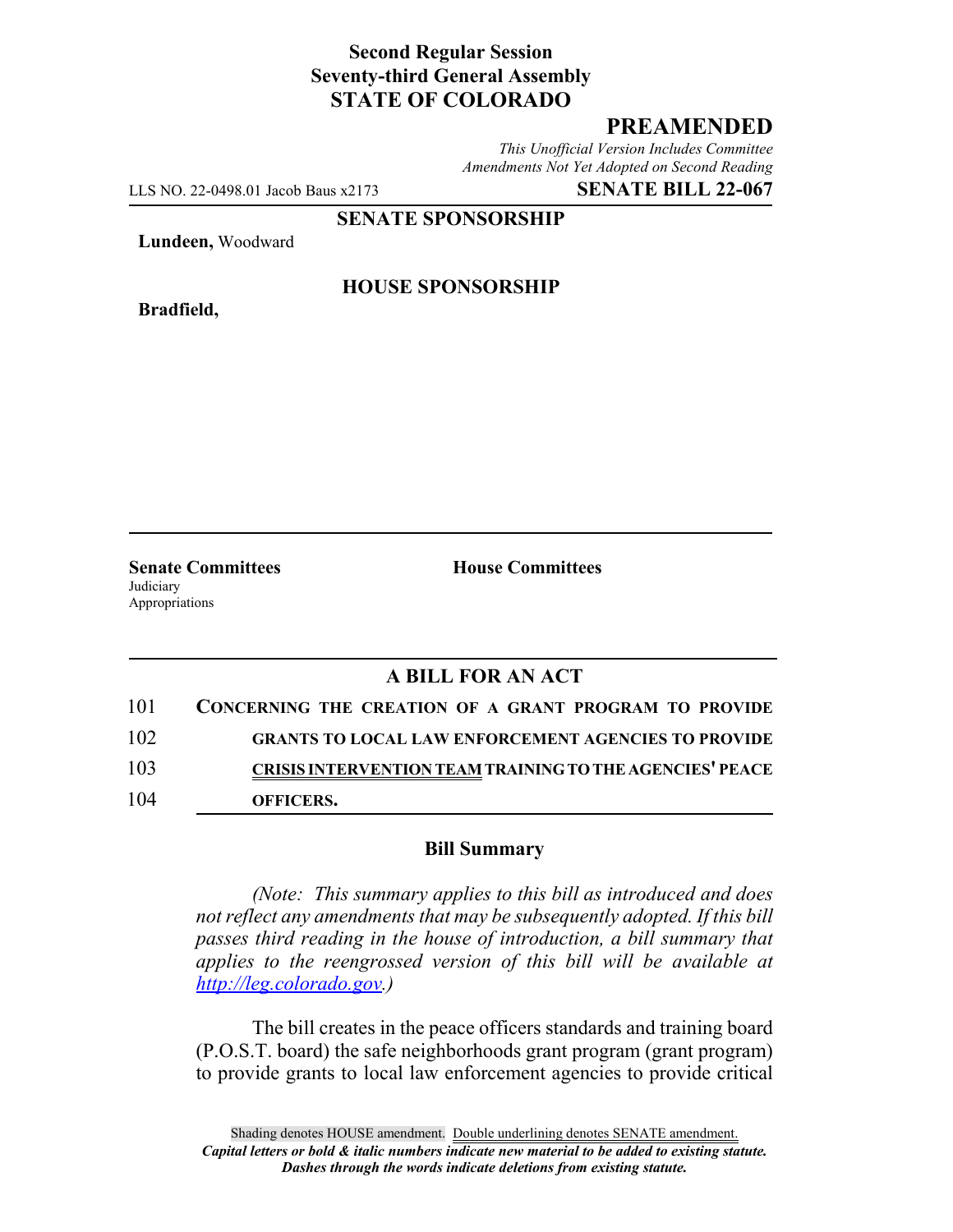incident training to the agencies' peace officers.

Grant recipients shall submit a report to the P.O.S.T. board of expenses and costs, and evidence of impacts as a result of the grant award. The P.O.S.T. board shall submit a report summarizing the information reported by grant recipients to the judiciary committees of the senate and house of representatives.

For the 2022-23 state fiscal year, the general assembly shall appropriate \$50 million to the P.O.S.T. board for grants. The P.O.S.T. board may use not more than 3% of the appropriation for costs to administer the grant program.

 *Be it enacted by the General Assembly of the State of Colorado:* **SECTION 1. Legislative declaration.** (1) The general assembly finds and declares that crisis intervention training, which is currently offered in Colorado through the P.O.S.T. board to a limited number of law enforcement officers, is designed to engage peace officers with community support agencies and successfully divert persons from arrest, charges, and incarceration. The program is also effective in improving law enforcement decision-making, responses to crises, use of de-escalation techniques, use of force, and service call resolutions. (2) Therefore, the general assembly declares that additional funds are needed to increase the number of peace officers participating in crisis intervention training. **SECTION 2.** In Colorado Revised Statutes, **add** 24-31-319 as 14 follows: **24-31-319. Crisis intervention team grant program - creation - policies - appropriation - report - definitions - repeal.** (1) THERE IS 17 CREATED IN THE P.O.S.T. BOARD THE CRISIS INTERVENTION TEAM GRANT 18 PROGRAM, REFERRED TO IN THIS SECTION AS THE "GRANT PROGRAM", TO PROVIDE CRISIS INTERVENTION TEAM TRAINING TO LOCAL LAW

20 ENFORCEMENT AGENCIES AND TO COLLECT DATA ABOUT CRISIS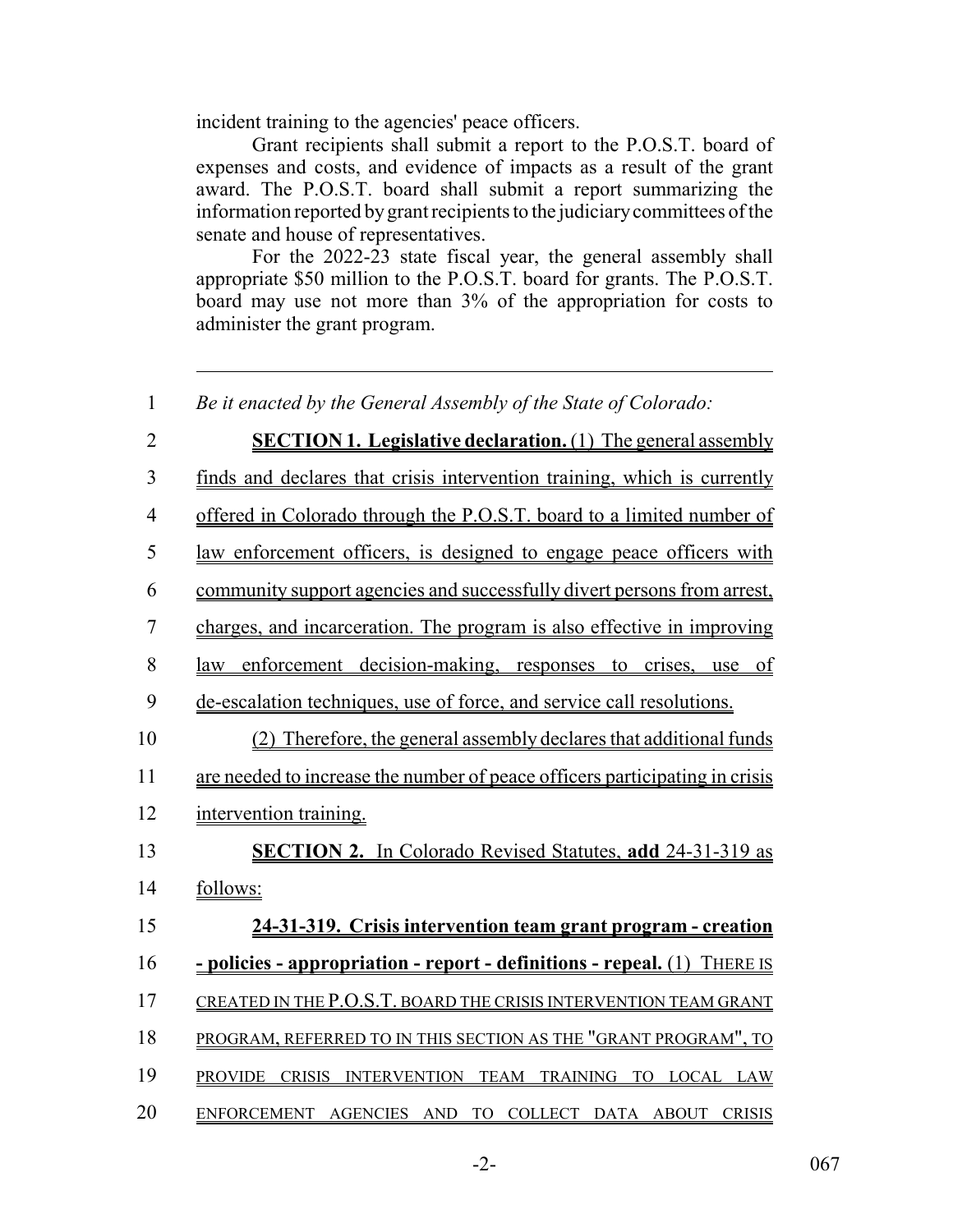INTERVENTION TEAM PROGRAMS THAT ARE FUNDED BY GRANTS AWARDED

## PURSUANT TO THIS SECTION.

 (2) GRANT RECIPIENTS SHALL USE THE MONEY RECEIVED THROUGH THE GRANT PROGRAM FOR NECESSARY EXPENSES FOR CRISIS INTERVENTION TEAM TRAINING, INCLUDING BUT NOT LIMITED TO TUITION, INSTRUCTOR COSTS, OVERTIME COSTS, CURRICULUM, MATERIALS, SUPPLIES, AND THE DATA COLLECTION AND REPORTING REQUIRED PURSUANT TO THIS SECTION. (3) (a) THE P.O.S.T. BOARD SHALL DEVELOP POLICIES AND PROCEDURES NECESSARY TO MANAGE THE GRANT PROGRAM AND 11 IMPLEMENT THE REQUIREMENTS OF THIS SECTION, INCLUDING STANDARDIZED CRISIS INTERVENTION TEAM TRAINING AND DATA COLLECTION AND REPORTING. (b) THE P.O.S.T. BOARD SHALL DEVELOP STANDARDIZED CRISIS INTERVENTION TEAM TRAINING CONSISTENT WITH BEST PRACTICES, CORE ELEMENTS, AND VALIDATED SCIENTIFIC RESEARCH CONCERNING CRISIS 17 INTERVENTION TEAM MODELS FROM NATIONALLY RECOGNIZED SOURCES. (4) TO RECEIVE A GRANT, A LOCAL LAW ENFORCEMENT AGENCY MUST SUBMIT AN APPLICATION TO THE P.O.S.T. BOARD AND AGREE TO PARTICIPATE IN DATA COLLECTION AND REPORTING REQUIRED PURSUANT 21 TO THIS SECTION AS A CONDITION OF RECEIVING A GRANT. 22 (5) THE P.O.S.T. BOARD SHALL REVIEW THE APPLICATIONS RECEIVED PURSUANT TO SUBSECTION (4) OF THIS SECTION. IN SELECTING GRANT RECIPIENTS AND AWARDING GRANTS, THE P.O.S.T. BOARD SHALL CONSIDER: (a) THE ASSOCIATED COSTS FOR THE APPLICANT'S CRISIS 27 INTERVENTION TRAINING, INCLUDING OVERTIME COSTS;

-3- 067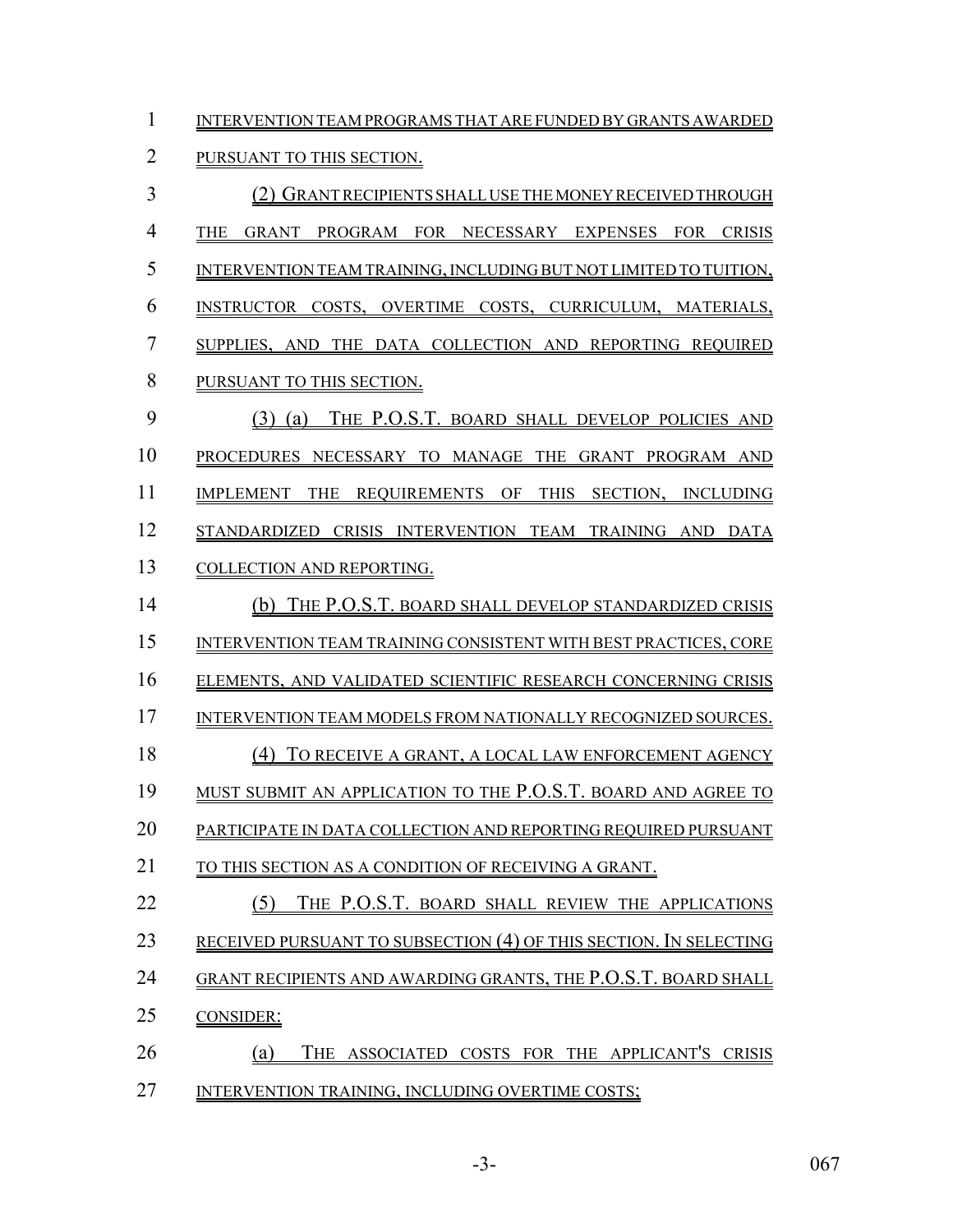| 1              | (b) AS A POSITIVE CONSIDERATION FACTOR, THAT THE APPLICANT        |
|----------------|-------------------------------------------------------------------|
| $\overline{2}$ | HAS OR IS SEEKING A NON-LAW-ENFORCEMENT PARTNER; EXCEPT THAT IT   |
| 3              | MUST NOT BE A NEGATIVE CONSIDERATION FACTOR OR EXCLUSION FROM     |
| $\overline{4}$ | CONSIDERATION IF THE APPLICANT SERVES A LESSER-POPULATED          |
| 5              | COMMUNITY OR A RURAL AREA AND THERE IS A LACK OF AVAILABILITY OF  |
| 6              | NON-LAW-ENFORCEMENT PARTNERS;                                     |
| 7              | (c)<br>THE RESPECTIVE NEED OF THE COMMUNITY THAT THE              |
| 8              | APPLICANT SERVES FOR A CRISIS INTERVENTION TEAM PROGRAM;          |
| 9              | (d)<br>THE APPLICANT'S ABILITY TO IDENTIFY SERVICE CALLS AND      |
| 10             | DISPATCH A CRISIS INTERVENTION TEAM APPROPRIATELY; AND            |
| 11             | (e) THE NUMBER OF EMPLOYEES OF THE LOCAL LAW ENFORCEMENT          |
| 12             | AGENCY, THE NUMBER OF PEACE OFFICERS WITHIN THE LOCAL LAW         |
| 13             | ENFORCEMENT AGENCY, AND, TO THE EXTENT KNOWN, THE NUMBER OF       |
| 14             | PEACE OFFICERS WITHIN THE LOCAL LAW ENFORCEMENT AGENCY WHO ARE    |
| 15             | <b>TRAINED IN CRISIS INTERVENTION.</b>                            |
| 16             | (6) ON OR BEFORE DECEMBER 1, 2022, THE P.O.S.T. BOARD SHALL       |
| 17             | <b>AWARD GRANTS.</b>                                              |
| 18             | A GRANT RECIPIENT THAT DISPATCHES A CRISIS INTERVENTION           |
| 19             | TEAM PROGRAM MEMBER FOR A SERVICE CALL SHALL COLLECT RELEVANT     |
| 20             | INFORMATION, AS DETERMINED BY THE P.O.S.T. BOARD, FOR THE SERVICE |
| 21             | CALL.                                                             |
| 22             | (8) ON OR BEFORE DECEMBER 1, 2023, EACH GRANT RECIPIENT           |
| 23             | SHALL SUBMIT A REPORT TO THE P.O.S.T. BOARD. AT A MINIMUM, THE    |
| 24             | <b>REPORT MUST INCLUDE:</b>                                       |
| 25             | A DESCRIPTION OF THE ASSOCIATED COSTS FOR THE CRISIS<br>(a)       |
| 26             | INTERVENTION TRAINING PROVIDED BY THE GRANT;                      |
| 27             | (b)<br>THE NUMBER OF PEACE OFFICERS EMPLOYED BY THE LOCAL         |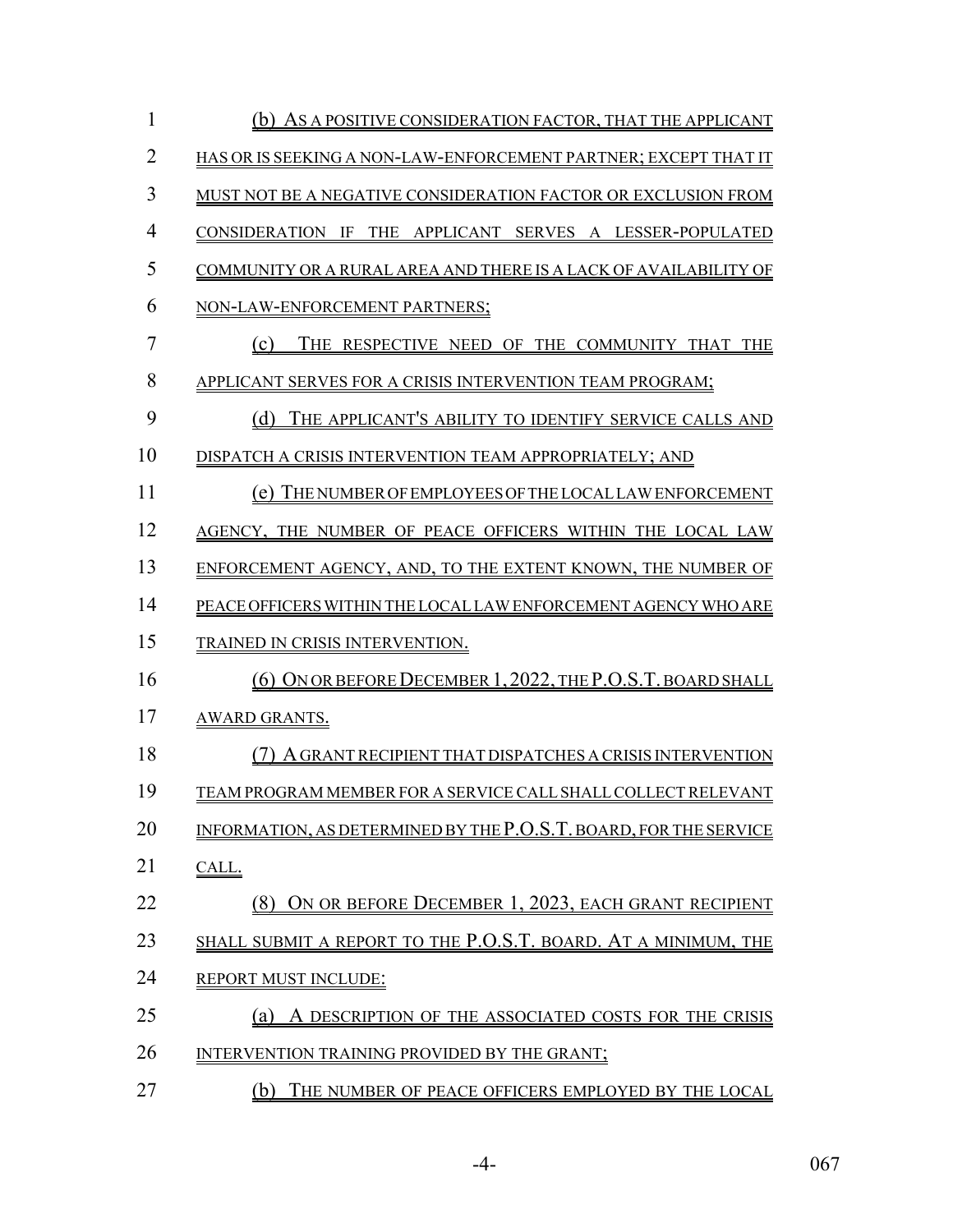| $\mathbf{1}$   | LAW ENFORCEMENT AGENCY WHO COMPLETED CRISIS INTERVENTION               |
|----------------|------------------------------------------------------------------------|
| $\overline{2}$ | TRAINING BECAUSE OF THE GRANT AWARD AND THEIR RESPECTIVE YEARS         |
| 3              | OF EXPERIENCE AS PEACE OFFICERS;                                       |
| $\overline{4}$ | (c) DATA COLLECTED FROM THE GRANT RECIPIENT FOLLOWING THE              |
| 5              | CRISIS INTERVENTION TEAM TRAINING, INCLUDING:                          |
| 6              | (I)<br>THE TOTAL NUMBER OF INCIDENTS INVOLVING THE USE OF              |
| $\overline{7}$ | FORCE COMPARED TO THE TOTAL NUMBER OF SERVICE CALLS RECEIVED BY        |
| 8              | THE LOCAL LAW ENFORCEMENT AGENCY;                                      |
| 9              | (II)<br>THE TOTAL NUMBER OF INCIDENTS INVOLVING THE USE OF             |
| 10             | FORCE RESULTING IN SERIOUS BODILY INJURY OR DEATH COMPARED TO          |
| 11             | THE TOTAL NUMBER OF SERVICE CALLS RECEIVED BY THE LOCAL LAW            |
| 12             | ENFORCEMENT AGENCY; AND                                                |
| 13             | WHETHER THE NUMBERS IN SUBSECTIONS $(8)(c)(I)$ AND<br>(III)            |
| 14             | <u>(8)(c)(II) OF THIS SECTION ARE HIGHER OR LOWER COMPARED TO DATA</u> |
| 15             | COLLECTED BY THE LOCAL LAW ENFORCEMENT AGENCY PRIOR TO THE             |
| 16             | <b>AGENCY'S CRISIS INTERVENTION TEAM TRAINING;</b>                     |
| 17             | (d) WHETHER THE GRANT RECIPIENT HAS OTHER PROGRAMS THAT                |
| 18             | ADDRESS INCIDENTS INVOLVING MENTAL HEALTH OR SUBSTANCE ABUSE           |
| 19             | CRISES, INCLUDING A COMMUNITY-BASED ALTERNATIVE RESPONSE OR            |
| 20             | CO-RESPONDER COMMUNITY RESPONSE PROGRAM, AS DEFINED IN SECTION         |
| 21             | <u>24-32-3501 (8); AND</u>                                             |
| 22             | (e)<br>ANY ADDITIONAL DATA DEMONSTRATING THE IMPACT OF THE             |
| 23             | GRANT PROGRAM OR THE CRISIS INTERVENTION TEAM PROGRAM.                 |
| 24             | ON OR BEFORE MARCH 1, 2024, THE P.O.S.T. BOARD SHALL                   |
| 25             | SUBMIT A REPORT TO THE JUDICIARY COMMITTEES OF THE SENATE AND          |
| 26             | THE HOUSE OF REPRESENTATIVES, OR ANY SUCCESSOR COMMITTEES,             |
| 27             | REGARDING THE GRANT PROGRAM. AT A MINIMUM, THE REPORT MUST             |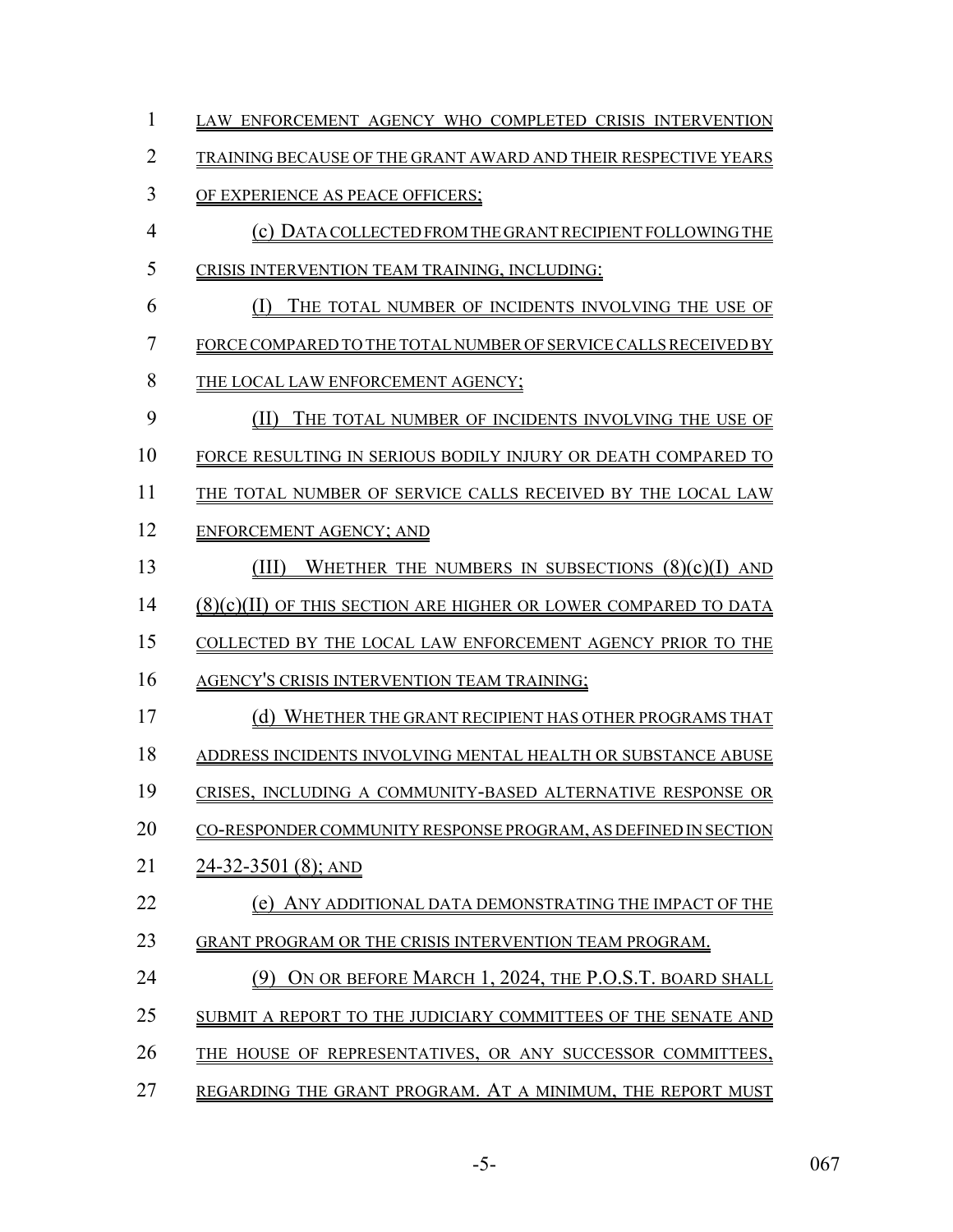| $\mathbf{1}$   | SUMMARIZE THE INFORMATION REPORTED BY GRANT RECIPIENTS              |
|----------------|---------------------------------------------------------------------|
| $\overline{2}$ | PURSUANT TO SUBSECTION (8) OF THIS SECTION. TO THE EXTENT POSSIBLE, |
| 3              | THE REPORT MUST ALSO INCLUDE:                                       |
| $\overline{4}$ | THE NUMBER OF CRISIS INTERVENTION TEAM PROGRAMS<br>(a)              |
| 5              | OPERATING IN COLORADO AND THEIR RESPECTIVE SIZES;                   |
| 6              | (b) THE NUMBER OF LOCAL LAW ENFORCEMENT AGENCIES THAT               |
| $\overline{7}$ | <b>HAVE CRISIS INTERVENTION TEAMS;</b>                              |
| 8              | (c) THE NUMBER OF PEACE OFFICERS OR NON-PEACE OFFICERS WHO          |
| 9              | HAVE COMPLETED CRISIS INTERVENTION TEAM TRAINING AND ARE A PART     |
| 10             | OF CRISIS INTERVENTION TEAM PROGRAMS IN COLORADO;                   |
| 11             | (d) THE IMPACT AND RELATIVE SUCCESS OF CRISIS INTERVENTION          |
| 12             | TEAM PROGRAMS AND THE GRANT PROGRAM; AND                            |
| 13             | (e) ANY RECOMMENDATIONS CONCERNING THE CONTINUATION OR              |
| 14             | IMPROVEMENT OF CRISIS INTERVENTION TEAM PROGRAMS, DATA              |
| 15             | COLLECTION, OR RESPONSE TO SERVICE CALLS FOR SUSPECTED MENTAL       |
| 16             | HEALTH AND SUBSTANCE ABUSE CRISES.                                  |
| 17             | (10)<br>NOTWITHSTANDING THE PROHIBITION OF TRANSFERRING             |
| 18             | GENERAL FUND MONEY TO THE P.O.S.T. BOARD PURSUANT TO SECTION        |
| 19             | 24-31-310 (3), FOR THE 2022-23 STATE FISCAL YEAR, THE GENERAL       |
| 20             | ASSEMBLY SHALL APPROPRIATE TWO MILLION DOLLARS FIVE HUNDRED         |
| 21             | THOUSAND TO THE P.O.S.T. BOARD FOR THE PURPOSES OF THIS SECTION.    |
| 22             | THE P.O.S.T. BOARD MAY NOT USE MORE THAN FIVE PERCENT OF THE        |
| 23             | APPROPRIATION FOR COSTS TO ADMINISTER THE GRANT PROGRAM.            |
| 24             | (11)<br>AS USED IN THIS SECTION, UNLESS THE CONTEXT OTHERWISE       |
| 25             | <b>REQUIRES:</b>                                                    |
| 26             | "CRISIS INTERVENTION" MEANS LAW ENFORCEMENT<br>(a)                  |
| 27             | INTERVENTION IN AN INCIDENT THAT HAS THE POTENTIAL TO RESULT IN     |

-6- 067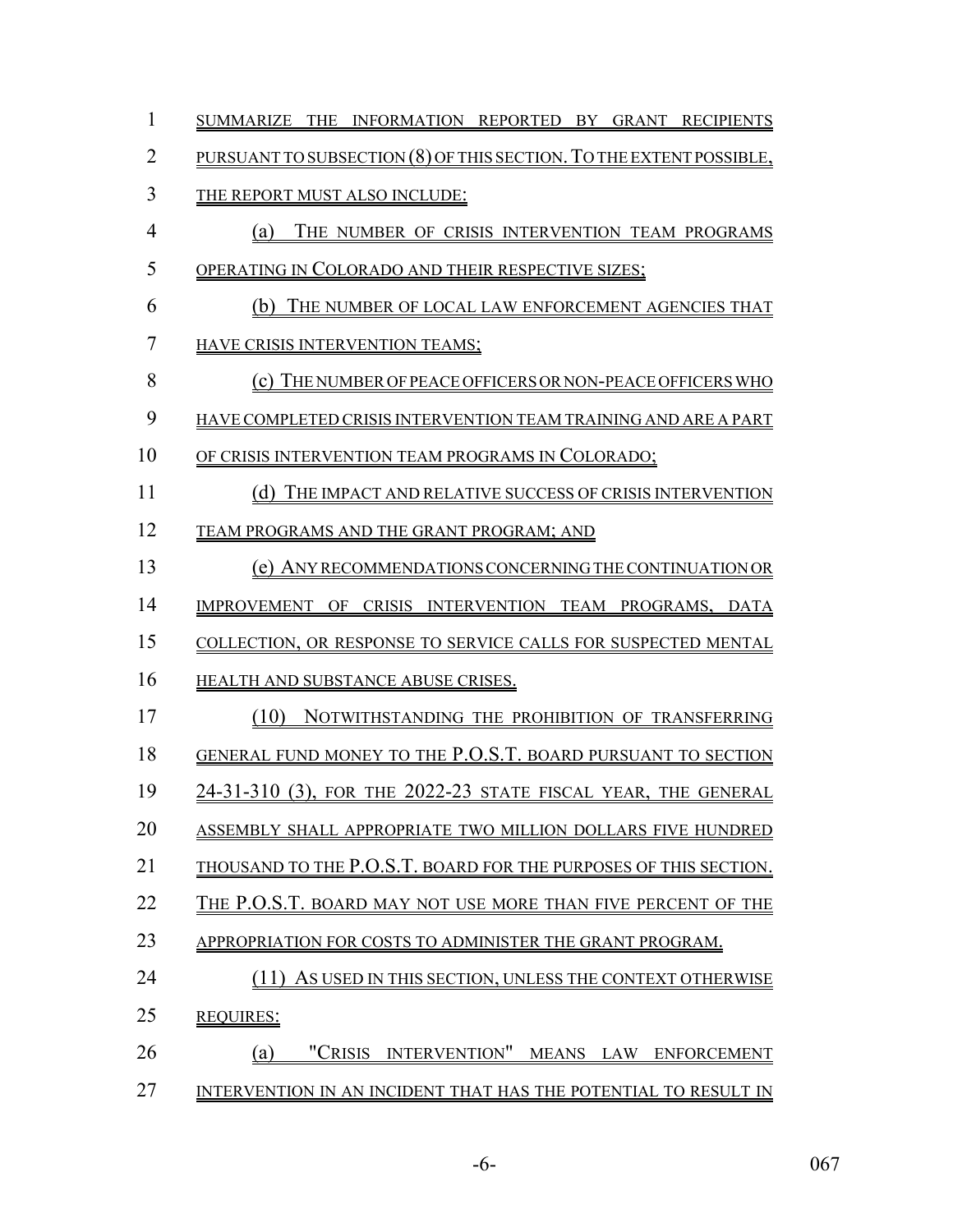| $\mathbf{1}$   | ESCALATED CONFLICT, INCLUDING THE POTENTIAL FOR INJURY OR DEATH,          |
|----------------|---------------------------------------------------------------------------|
| $\overline{2}$ | BETWEEN A PEACE OFFICER AND THE PERSON WITH WHOM THE PEACE                |
| 3              | OFFICER INTERACTS. "CRISIS INTERVENTION" INCLUDES, BUT IS NOT             |
| $\overline{4}$ | LIMITED TO, CIRCUMSTANCES INVOLVING A WEAPON, PEACE OFFICER               |
| 5              | INTERACTIONS WITH PERSONS WITH DISABILITIES, PEACE OFFICER                |
| 6              | INTERACTIONS WITH PERSONS EXPERIENCING A MENTAL HEALTH OR                 |
| 7              | SUBSTANCE USE CRISIS, AND PEACE OFFICER INTERACTIONS WITH PERSONS         |
| 8              | WHO ARE ELDERLY.                                                          |
| 9              | "CRISIS INTERVENTION TEAM PROGRAM" MEANS THE<br>(b)                       |
| 10             | STRUCTURED USE OF PEACE OFFICERS WHO ARE TRAINED IN CRISIS                |
| 11             | INTERVENTION TO RESPOND TO SERVICE CALLS TO ASSIST PEOPLE WITH            |
| 12             | MENTAL HEALTH OR SUBSTANCE USE DISORDERS WHO ARE EXPERIENCING             |
| 13             | A MENTAL HEALTH OR SUBSTANCE USE CRISIS.                                  |
| 14             | (c) "LOCAL LAW ENFORCEMENT AGENCY" MEANS A COUNTY                         |
| 15             | SHERIFF'S OFFICE, MUNICIPAL POLICE DEPARTMENT, OR POLICE                  |
| 16             | DEPARTMENT FOR A STATE INSTITUTION OF HIGHER EDUCATION, AS                |
| 17             | DEFINED IN SECTION 23-5-141 $(2)(c)$ .                                    |
| 18             | (d) "NON-LAW-ENFORCEMENT PARTNER" MEANS AN ENTITY OR ITS                  |
| 19             | AGENT COLLABORATING WITH A LOCAL LAW ENFORCEMENT AGENCY'S                 |
| 20             | CRISIS INTERVENTION TEAM PROGRAM, INCLUDING A FIRE DEPARTMENT OR          |
| 21             | DISTRICT; EMERGENCY MEDICAL SERVICES AGENCY; MEDICAL, MENTAL              |
| 22             | HEALTH, OR SUBSTANCE USE SERVICES PROVIDER; OR SOCIAL SERVICES            |
| 23             | PROVIDER.                                                                 |
| 24             | THIS SECTION IS REPEALED, EFFECTIVE JUNE 30, 2024.                        |
| 25             | <b>SECTION 3. Act subject to petition - effective date.</b> This act      |
| 26             | takes effect at 12:01 a.m. on the day following the expiration of the     |
| 27             | ninety-day period after final adjournment of the general assembly; except |